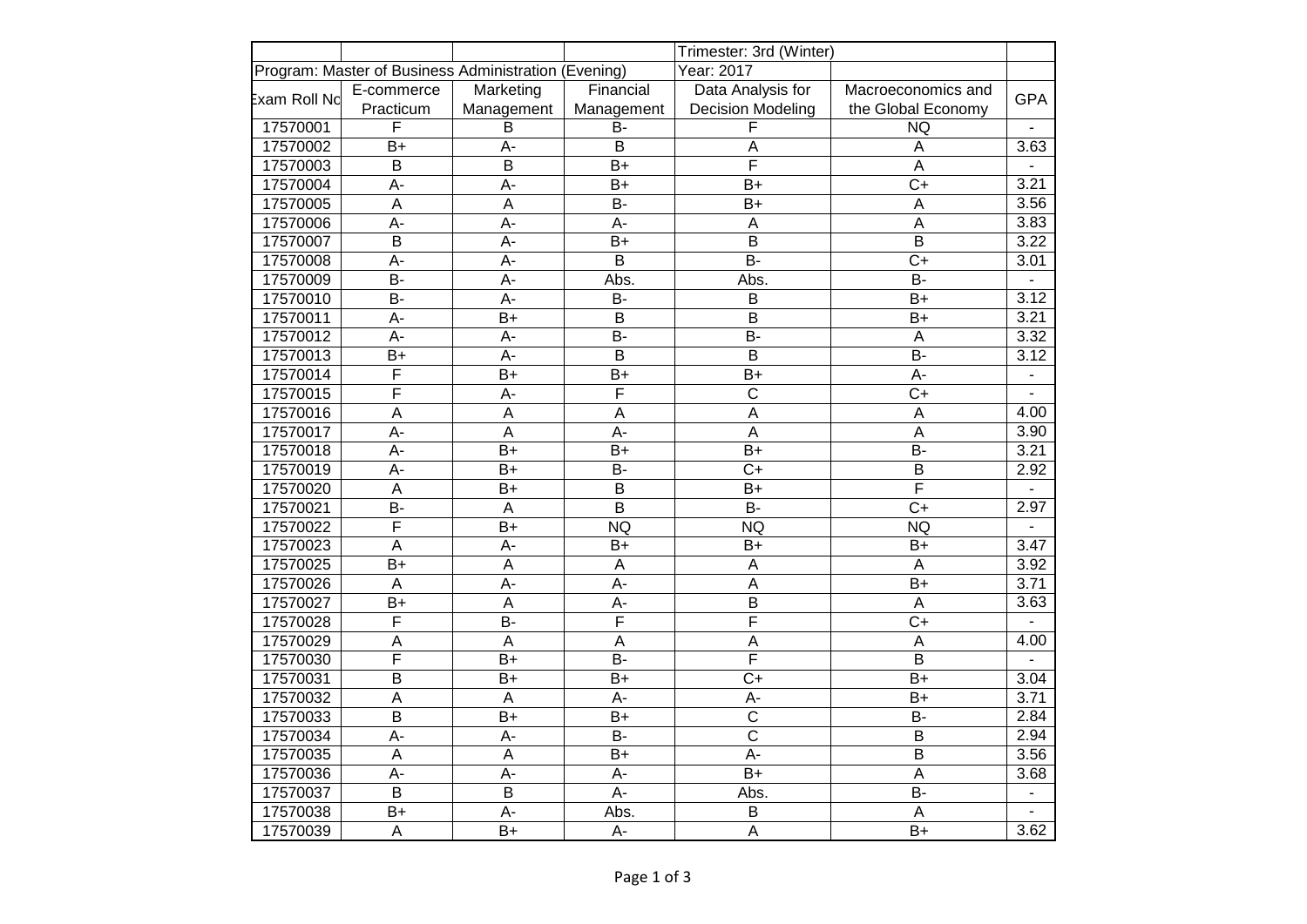|                      |                                                      |                           |                           | Trimester: 3rd (Winter)  |                         |                          |
|----------------------|------------------------------------------------------|---------------------------|---------------------------|--------------------------|-------------------------|--------------------------|
|                      | Program: Master of Business Administration (Evening) |                           |                           | Year: 2017               |                         |                          |
| <b>E</b> xam Roll Nd | E-commerce                                           | Marketing                 | Financial                 | Data Analysis for        | Macroeconomics and      | <b>GPA</b>               |
|                      | Practicum                                            | Management                | Management                | <b>Decision Modeling</b> | the Global Economy      |                          |
| 16570173             | A                                                    | A-                        | $B+$                      | A-                       | A                       | 3.71                     |
| 17570040             | $\overline{A}$                                       | $\overline{A}$            | $\sf B$                   | $\overline{\mathsf{F}}$  | A                       |                          |
| 17570041             | $A -$                                                | $B+$                      | $B+$                      | $\overline{B}$           | $\overline{B}$          | 3.21                     |
| 17570042             | $B+$                                                 | A-                        | $B+$                      | A-                       | A                       | 3.63                     |
| 17570043             | A-                                                   | $B+$                      | B-                        | $B+$                     | <b>B-</b>               | 3.08                     |
| 17570044             | $A -$                                                | $A -$                     | $\mathsf A$               | A-                       | $A -$                   | 3.77                     |
| 17570045             | $\overline{A}$                                       | $\overline{B}$            | $\overline{B}$            | $\overline{C+}$          | $\overline{\mathsf{F}}$ |                          |
| 17570046             | $\overline{B}$                                       | $\boldsymbol{\mathsf{A}}$ | $\mathsf B$               | Abs.                     | B                       | L.                       |
| 17570047             | A-                                                   | $B+$                      | A-                        | B                        | $A -$                   | 3.46                     |
| 17570048             | A-                                                   | $B+$                      | $B+$                      | $\overline{\mathsf{F}}$  | B                       | $\blacksquare$           |
| 17570050             | $\overline{A}$                                       | $B+$                      | $\boldsymbol{\mathsf{A}}$ | $B+$                     | A                       | 3.69                     |
| 17570051             | $B+$                                                 | $\overline{A}$            | $\overline{A}$            | A-                       | $\overline{A}$          | 3.86                     |
| 17570052             | $\mathsf A$                                          | A-                        | $B+$                      | $C+$                     | B                       | 3.18                     |
| 17570053             | $\mathsf A$                                          | A-                        | $B+$                      | A                        | A                       | 3.78                     |
| 17570054             | $\overline{B}$                                       | $\overline{C+}$           | $B+$                      | $\overline{\mathsf{F}}$  | F                       | $\frac{1}{2}$            |
| 17570055             | $\overline{\mathsf{F}}$                              | $B+$                      | $\overline{\mathsf{F}}$   | $\overline{\mathsf{F}}$  | <b>B-</b>               |                          |
| 17570056             | $\overline{A}$                                       | $\overline{B+}$           | $\overline{B}$            | $\overline{\mathsf{B}}$  | $\overline{B}$          | 3.18                     |
| 17570057             | A-                                                   | A-                        | B                         | Exp.                     | $C+$                    | $\overline{\phantom{a}}$ |
| 17570058             | $\mathsf B$                                          | $B+$                      | $\overline{\mathsf{F}}$   | Abs.                     | A                       | $\overline{\phantom{a}}$ |
| 17570059             | $\overline{B}$                                       | $B+$                      | <b>NQ</b>                 | Abs.                     | $A -$                   |                          |
| 17570060             | $\overline{A}$                                       | $A -$                     | A                         | $B+$                     | $B+$                    | 3.62                     |
| 16570186             | $\sf B$                                              |                           |                           |                          |                         | $\blacksquare$           |
| 16570033             |                                                      |                           | Abs.                      |                          |                         | $\overline{\phantom{a}}$ |
| 16570178             |                                                      |                           | $\overline{\mathsf{F}}$   |                          |                         | $\overline{\phantom{a}}$ |
| 16570181             |                                                      |                           | Abs.                      |                          |                         | $\blacksquare$           |
| 16570184             |                                                      | A-                        | Abs.                      |                          |                         | $\blacksquare$           |
| 16570133             |                                                      |                           |                           |                          | $B+$                    | -                        |
| 16570138             |                                                      |                           | $\overline{\mathsf{F}}$   | $B+$                     |                         | $\overline{\phantom{a}}$ |
| 16570140             |                                                      |                           |                           | $\overline{F}$           |                         |                          |
| 16570141             |                                                      |                           |                           | $C+$                     | $C+$                    | $\overline{\phantom{a}}$ |
| 16570145             |                                                      |                           |                           |                          | A                       | $\blacksquare$           |
| 16570147             |                                                      |                           | F                         | $\overline{F}$           |                         | $\overline{\phantom{a}}$ |
| 16570148             |                                                      |                           |                           |                          | A                       | $\blacksquare$           |
| 16570150             |                                                      | $B+$                      |                           | $\overline{C}$           |                         | $\blacksquare$           |
| 16570157             |                                                      |                           |                           | $\overline{B}$           |                         | $\overline{\phantom{a}}$ |
| 16570165             |                                                      |                           |                           |                          | $C+$                    | $\overline{a}$           |
| 16570168             |                                                      |                           |                           |                          | $B+$                    | $\overline{a}$           |
| 16570172             |                                                      |                           | Abs.                      | <b>B-</b>                |                         |                          |